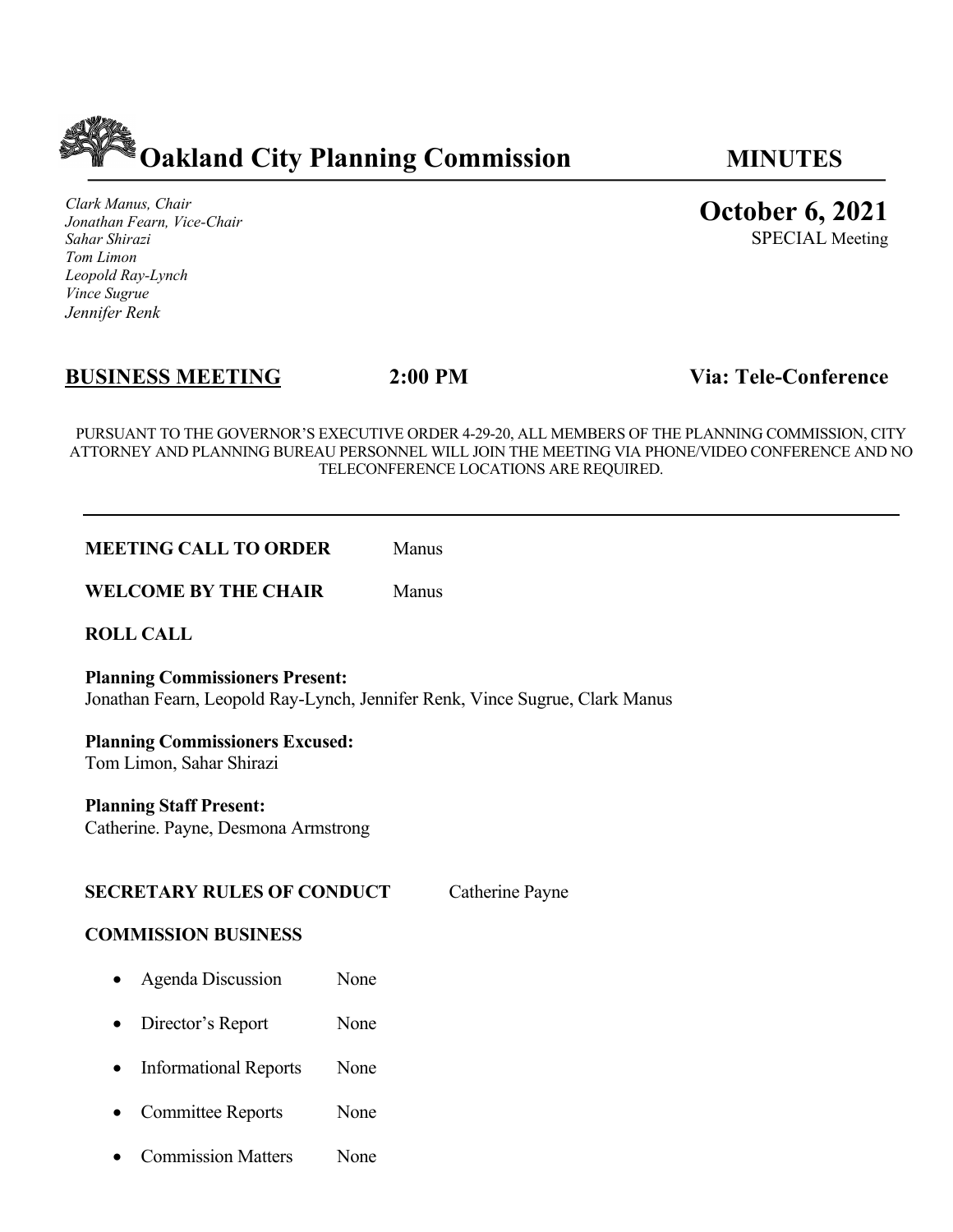

**Page 2** *October 6, 2021*

• City Attorney's Report None

### **OPEN FORUM**

At this time members of the public may speak on any item of interest within the Commission's jurisdiction. At the discretion of the Chair, speakers are generally limited to two minutes or less if there are six (6) or less speakers on an item, and one minute or less if there are more than six (6) speakers.

Public Speakers: None

## **CONSENT CALENDAR**

The Commission will take a single roll call vote on all of the items listed below in this section. The vote will be on approval of the staff report and recommendation in each case. Members of the Commission may request that any item on the Consent Calendar be singled out for separate discussion and vote.

### **PUBLIC HEARINGS**

The hearing provides opportunity for all concerned persons to speak; the hearing will normally be closed after all testimony has been heard. If you challenge a Commission decision in court, you will be limited to issues raised at the public hearing or in correspondence delivered to the Planning and Building Department, at, or prior to, the public hearing.

The Commission will then vote on the matter based on the staff report and recommendation. If the Commission does not follow the staff recommendation and no alternate findings for decision have been prepared, then the vote on the matter will be considered a "straw" vote, which essentially is a non-binding vote directing staff to return to the Commission at a later date with appropriate findings for decision and, as applicable, conditions of approval that the Commission will consider in making a final decision.

If you wish to be notified on the decision of an agenda item, please contact the case planner for the specific agenda item.

| Location:   Citywide             |                                                                            |
|----------------------------------|----------------------------------------------------------------------------|
| <b>Accessor's Parcel Number:</b> | N/A                                                                        |
|                                  |                                                                            |
| <b>Proposal:</b>                 | Adoption of a Resolution Determining that Conducting In-Person Meetings of |
|                                  | the Planning Commission And Its Committees Would Present Imminent Risks    |
|                                  | to Attendees' Health, And Electing to Continue Conducting Meetings Using   |
|                                  | Teleconferencing In Accordance With California Government Code Section     |
|                                  | $54953(e)$ , A Provision of AB-361, to Allow Continuation of Planning      |
|                                  | Commission Meetings.                                                       |
|                                  | <b>Applicant:</b>   Catherine Payne, Secretary to the Planning Commission  |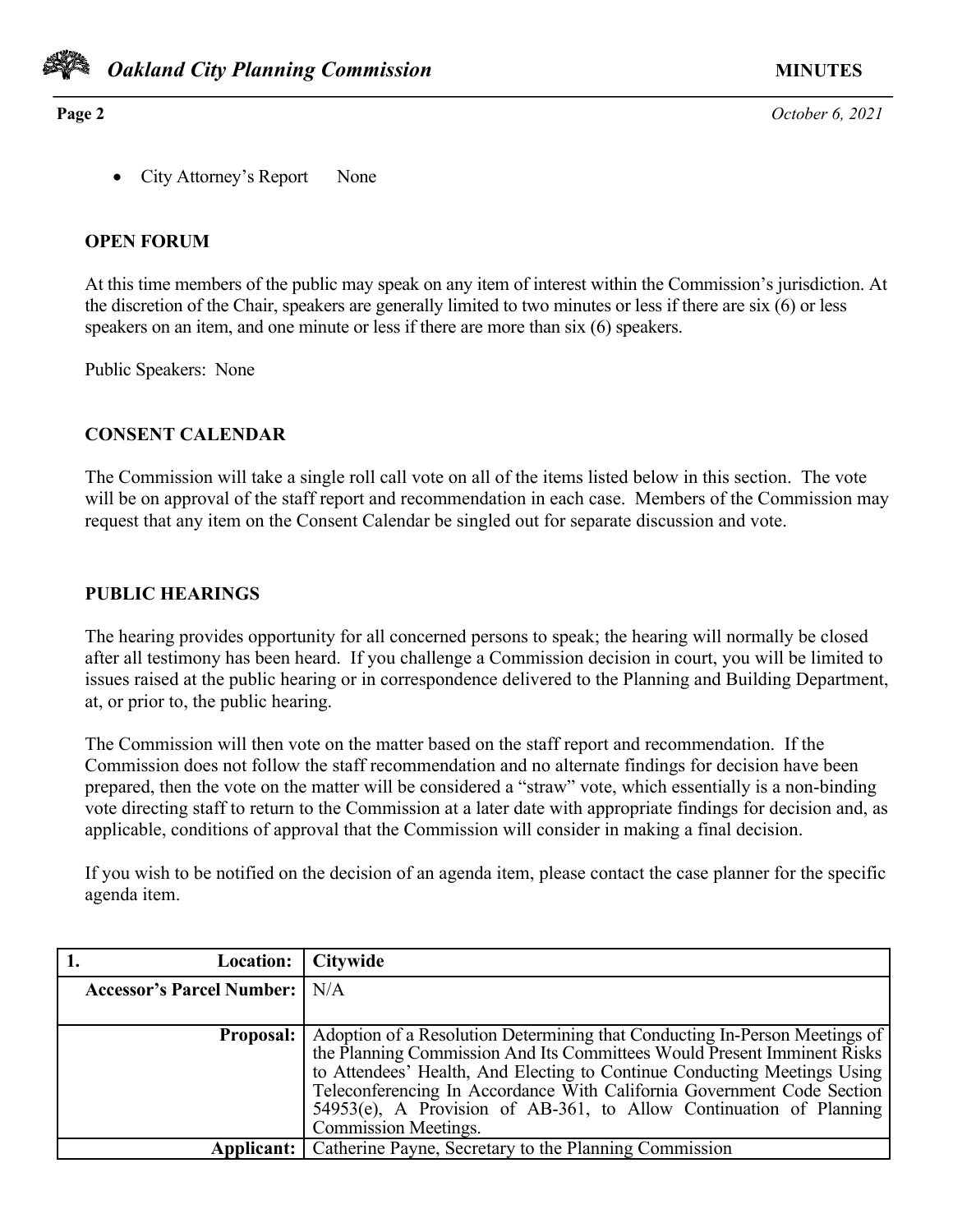

**Page 3** *October 6, 2021*

| <b>Phone Number:</b>              | $(510915-0577)$                                                           |
|-----------------------------------|---------------------------------------------------------------------------|
| Owner:                            | <b>NA</b>                                                                 |
| <b>Case File Number:</b>          | <b>NA</b>                                                                 |
| <b>Planning Permits Required:</b> | <b>Adopt Resolution</b>                                                   |
| <b>General Plan:</b>              | NA                                                                        |
| Zoning:                           | <b>NA</b>                                                                 |
| Environmental                     | Exempt pursuant to California Environmental Quality Act (CEQA) Guidelines |
| Determination:                    | Section 15061(b)(3) (Common Sense Exemption).                             |
| <b>Historic Status:</b>           | <b>NA</b>                                                                 |
| <b>City Council District:</b>     | NA                                                                        |
| <b>Status:</b>                    | NA                                                                        |
| <b>Staff Recommendation:</b>      | Receive public testimony and consider adoption of Resolution.             |
| <b>Finality of Decision:</b>      | Decision Final.                                                           |
| For further information:          | Contact case planner Catherine Payne at (510) 915-0577 or by e-mail at    |
|                                   | cpayne@oaklandca.gov                                                      |

**Motion by Fearn to:** Adopt the Resolution determining that conducting In-Person meetings of the Planning Commission and its Committees would present imminent risks to attendees' health, and electing to continue conducting meetings using teleconferencing in accordance with California government code section 54953, A provision of AB-361

## **Seconded by**: Renk

**Action:** 5 Ayes, 0 Noes, 2 Absent, 0 Abstention

# **APPEALS**

The Commission will take testimony on each appeal. If you challenge a Commission decision in court, you will be limited to issues raised at the public hearing or in correspondence delivered to the Planning and Building Department, at, or prior to, to the public hearing; provided, however, such issues were previously raised in the appeal itself.

Following the testimony, the Commission will vote on the staff report and recommendation. If the Commission reverses/overturns the staff decision and no alternate findings for decisions have been prepared, then the vote on the matter will be considered a "straw" vote, which essentially is a non-binding vote directing staff to return to the Commission at a later date with appropriate findings for decision and, as applicable, conditions of approval that the Commission will consider in making a final decision. Unless otherwise noted, the decisions in the following matters are final and not administratively appealable. Any party seeking to challenge these decisions in court must do so within ninety (90) days of the date of the announcement of the final decision, pursuant to Code of Civil Procedure section 1094.6, unless a shorter period applies.

## **COMMISSION BUSINESS**

- Approval of Minutes
- Correspondence